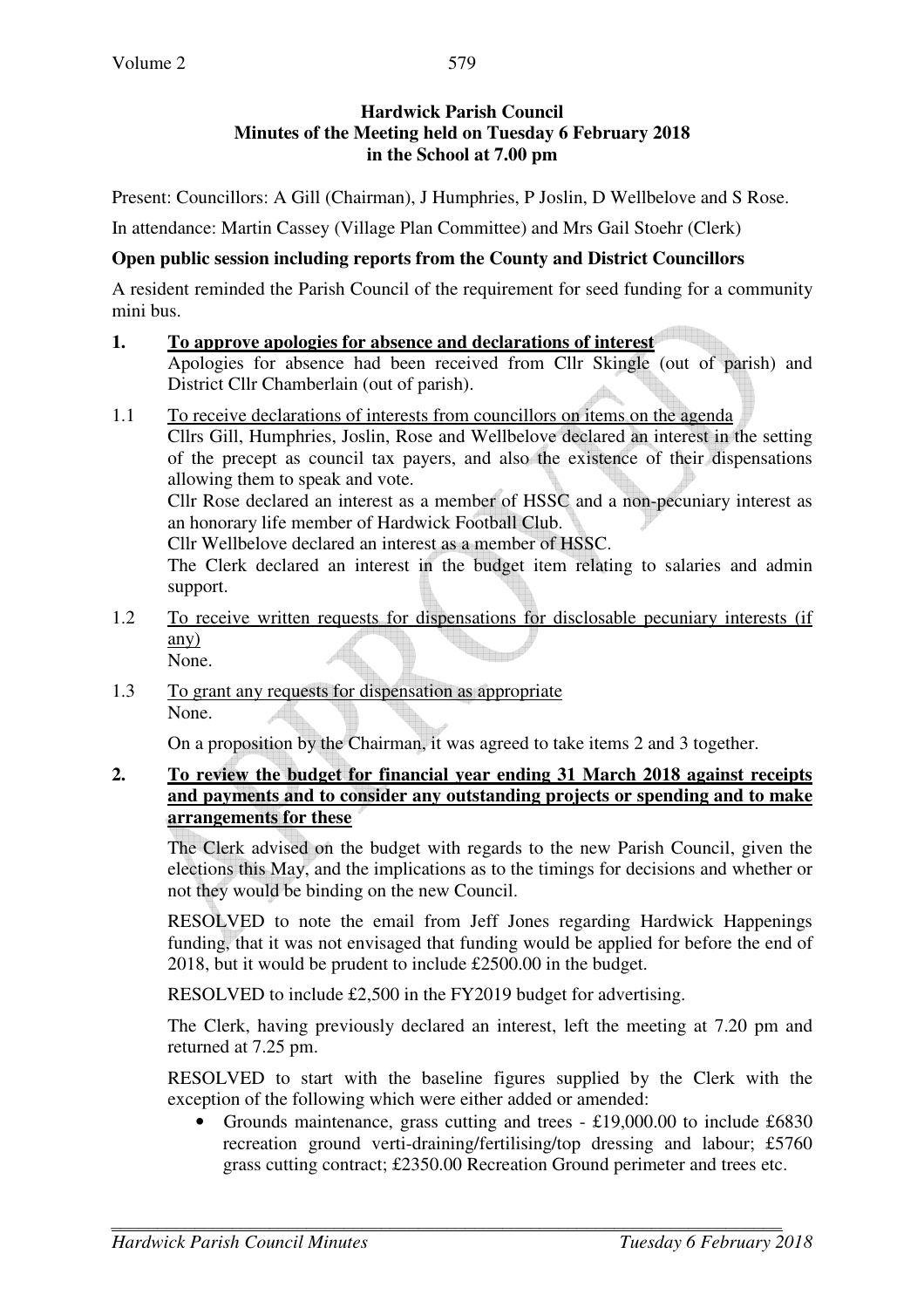- Admin increase admin budget to  $£3000.00$  as the cost implications of the GDPR were unknown.
- Repairs and assets maintenance £8000.
- To note that possible downpipes and soakaways are a liability on this year's budget as a decision is anticipated at the next meeting.
- S137 as grants made at the Annual Parish Meeting on 17 April 2018 would be out of this year's budget to include £2000.00 in FY19 budget.
- RESOLVED to earmark £5000.00 out from general reserves for a special project as agreed at the January 2017 meeting.

On a proposition by the Chairman, the meeting was briefly adjourned at 8.05 pm to allow the Parish Council to ask questions of Mr Cassey.

It was noted that the funding for the community mini bus was likely to be needed in 2019.

RESOLVED having considered the Village Plan Committee suggestions and budgetary costs as already circulated that as the Community Centre capital costs were covered by the S106 agreement it was necessary to consider set up costs and employment costs to fund £20,000 Community Centre operating costs with £10,000 from the precept for FY19 and £10,000 from the reserves.

RESOLVED to thank Mr Cassey and the Village Plan Committee for their paper but that further or more persuasive information was required. The purchase of land to create a village park and garden could be a part of a future development. Five electric vehicle charging points was not likely to be funded by the Parish Council but by a commercial body.

RESOLVED:

- To double check the Cricket Club invoices against receipts and Council decision on a reduction in payment July 2017.
- To note there was a typographical error on the budget notes and  $£250.00$  was outstanding from the Hardwick Harriers not £200 as written.
- To invoice the Cricket Club in September for that season and invoice the Football Clubs in May each year.
- Receipts to amend pitch income to £450
- To use the S106 money from Lark Rise received in 2014 for the provision of additional improvements to the Public Open Space i.e. the new play equipment recently purchased.
- To transfer the balance of £474.55 earmarked reserve for Cahills Corner to General Reserves.
- To leave the earmarked reserve for the Scout Hut at £27,000.00, and not to increase it by £3000.00 as in previous years.
- To reduce the balance of the earmarked PARC reserve to zero using the funds for the play equipment fencing.
- To write to Bourn Parish Council to ask if it still requires the balance of the Hardwick Parish Council contribution for the transport consultant.
- To note it was expected that the projected expenditure of £15,383.85 would more likely be approximately £10,000 as there would be an under-spend in advertising given that payments to the ex-webmaster had only been £40 in this financial year and Cllr Rose was currently acting as webmaster and the likely balance of £3,000 at year end in S137 fund.
- To take any contingency during FY19 from reserves.